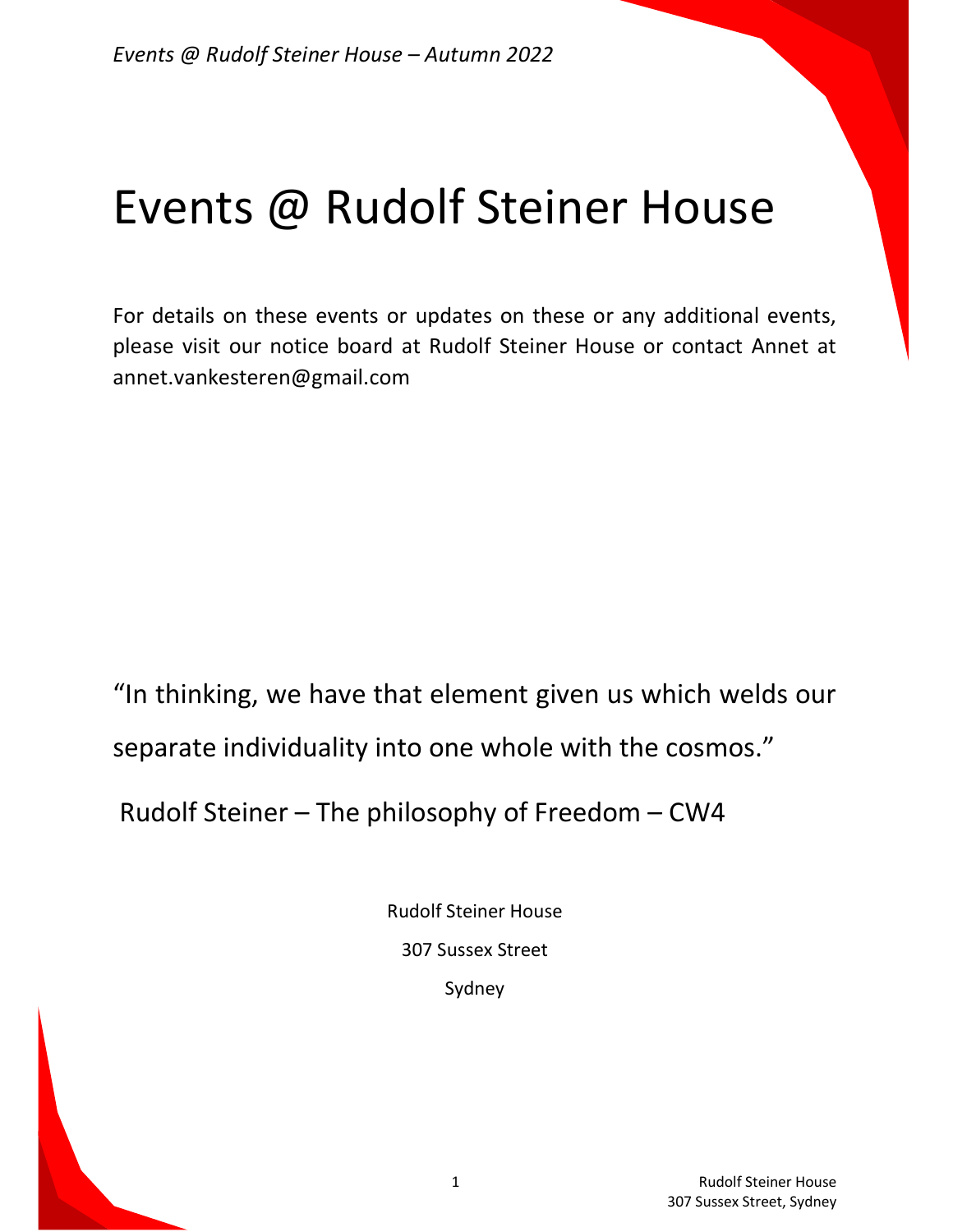# Tuesday lectures

7pm | Suggested donation: \$8/\$6 conc. (Sydney Branch financial members free)

3<sup>rd</sup> May: Chris Miliotis – Making the spiritual path practical. A discussion with a look at the meditation given to biodynamic farmers. Find the spirit and matter and matter as a manifestation of the spirit. Using spiritual science to interpret who the human being is a microcosmic reflection of the microcosm with practical examples.

10<sup>th</sup> May: John Pater – What could the Christ Impulse Mean for Individuals in these Current Times? Rudolf Steiner continually spoke about the necessity of taking up the Christ impulse for humanity's progressive evolution but he never gave a clear picture as to what it is and in one place, he said that in order to understand the Christ Impulse one needs to be clairvoyant. So there appears to be no easy answers and this talk will be an exploration of possibilities in trying to relate it to our times. I will also explore why it was difficult for Rudolf Steiner to give a clear explanation.

 $17<sup>th</sup>$  May: Behind the lines – Behind the lines; a panel discussion, to contemplate and share a recent news item that has been topical in the last few weeks. A panel will look at some specific questions regarding this news item, providing various points of view, after which the whole group can share insights and questions.

 $24<sup>th</sup>$  May: Karla Cryer – It is the economy stupid! In this lecture I will weave together a number of threads - what is currently happening in our Economy and why? The World Economic Forum already active agenda for the Central Bank; Digital Currency; Steiner's World Economy Lectures; The 3fold Social Order; Personal bonding to money and physical survival, and finally Solution Focus; what do we do now?

 $31<sup>st</sup>$  May: Karla Cryer – Psychological Operations Spiritual Operations and Freedom. The hijacking of consciousness soul through managed disruption and the simultaneous opportunity of spiritual development.

7<sup>th</sup> June: Behind the lines – Behind the lines; a panel discussion, to contemplate and share a recent news item that has been topical in the last few weeks. A panel will look at some specific questions regarding this news item, providing various points of view, after which the whole group can share insights and questions.

 $14<sup>th</sup>$  June: David Wansbrough – **Humans as an unfinished work of art?** We can express ourselves or, as artists, can deny self-expression to attempt a tentative glimpse of the unknown universal…some humans find essential the insecurity and vulnerability of art.

 $21<sup>st</sup>$  June: Jolyon Bromley – Insights from the Parzival Story. The Parzival Story is a wonderful story of the archetypal stages and experiences of the individual's life journey and gives insights into the broader, collective development of humankind towards the consciousness soul.

 $28<sup>th</sup>$  June: Guest lecturer – The human journey continues

Deadline for Summer newsletter 5<sup>th</sup> July 2022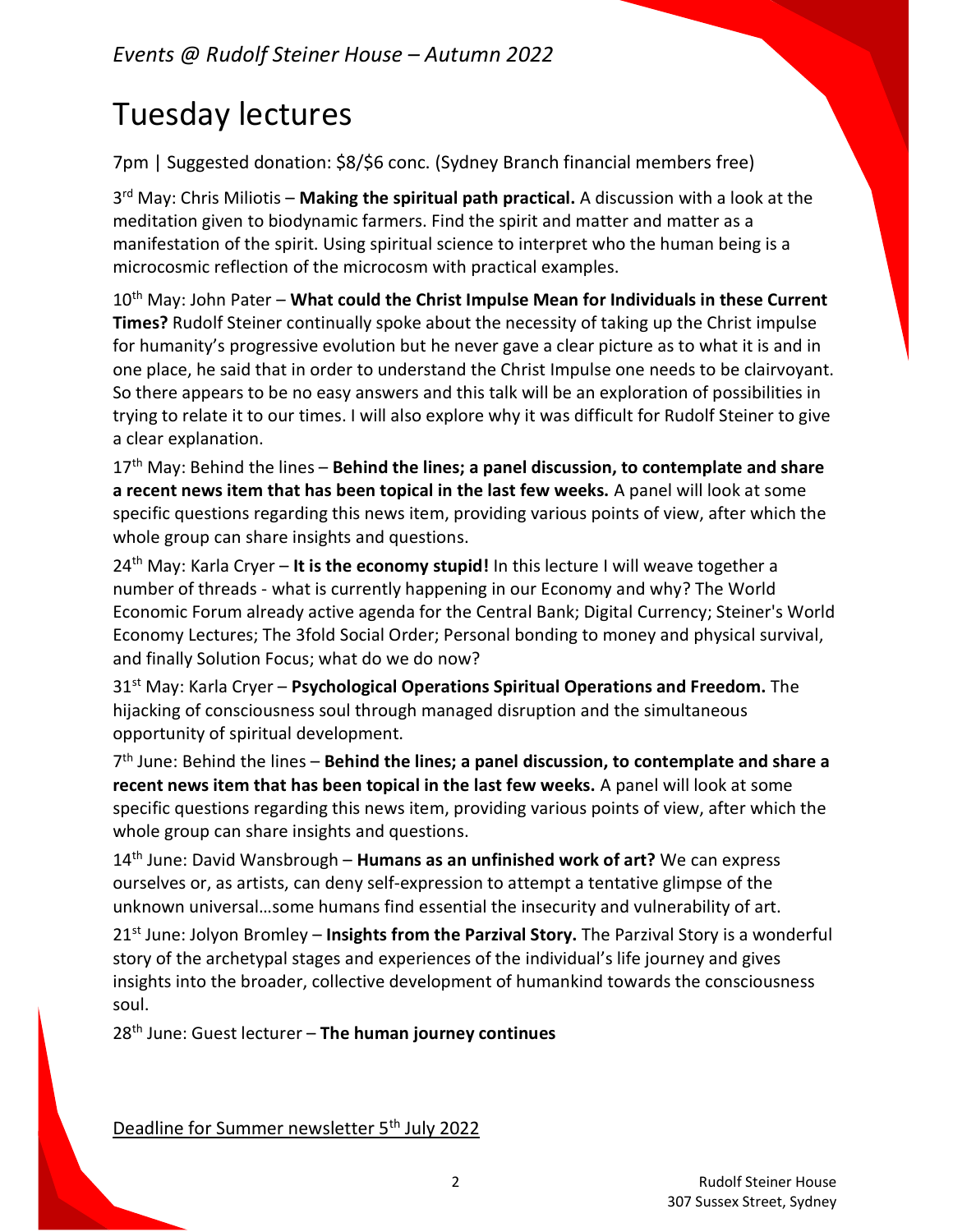Events @ Rudolf Steiner House – Autumn 2022

### St John's Group Library

Our librarian is in attendance every Monday from 10:30am until 4pm. You can find the full catalogue in: http://stjohnsanthroposophicallibrary.blogspot.com.au/

### Rudolf Steiner Book Centre

http://www.rudolfsteinerbookcentre.com.au 02 9264 5169 or info@rudolfsteinerbookcentre.com.au Mon-Wed: 11am – 3pm Tue-Thu: 11am – 7pm Sat: 10am – 2pm

## Workshops

Course on spiritual scientific research Every first Saturday of the month – with Martin Neeme-Samson, from 2pm to 5pm.

The Human journey. Saturday  $25<sup>th</sup>$  June – A full day event of lectures, artistic workshops, poetry afternoon and much more, from 10am to 6pm.

# Study Groups

Knowledge of the Higher Worlds: Every 2<sup>nd</sup> Monday of the month at Rudolf Steiner House from 7pm. Using the book Knowledge of the Higher Worlds. For enquiries email Brigitta Gallaher(brigitta@gallaher.com.au) or Katherine (fairbrooks@yahoo.com.au)

Self-Development & Meditation: Every 1<sup>st</sup> & 3<sup>rd</sup> Tuesday of the month at Rudolf Steiner House from 5:30pm. Using the book Occult Science. For enquiries phone John Pater (02) 9659 1009.

Members' study group. Meets weekly every Thursday during school term at 7pm. For information, Contact Norma Blackwood on (02) 9417 6046 or 0411 616 656

#### Library – by Annet van Kesteren

If you would be interested in helping out in the library at Rudolf Steiner House, there is not much work involved, please contact Annet to discuss.

#### Panel– by Annet van Kesteren

Every term we have two panel discussions, where we discuss contemporary subjects from different points of view and shed an anthroposophical light on them. This does not mean that during a panel, the 'perfect anthroposophical point of view' is spoken. What we do get is a group of people who explore the theme with anthroposophy in mind, all in their own way. The audience always gets to participate in the last part and this has so far led to really interesting discussions. Some of the subjects that we have so far discussed are "political involvement", "the situation in Myanmar", "gender equality", "the war in Ukraine" and much more. Here is some feedback from some of our panel members: